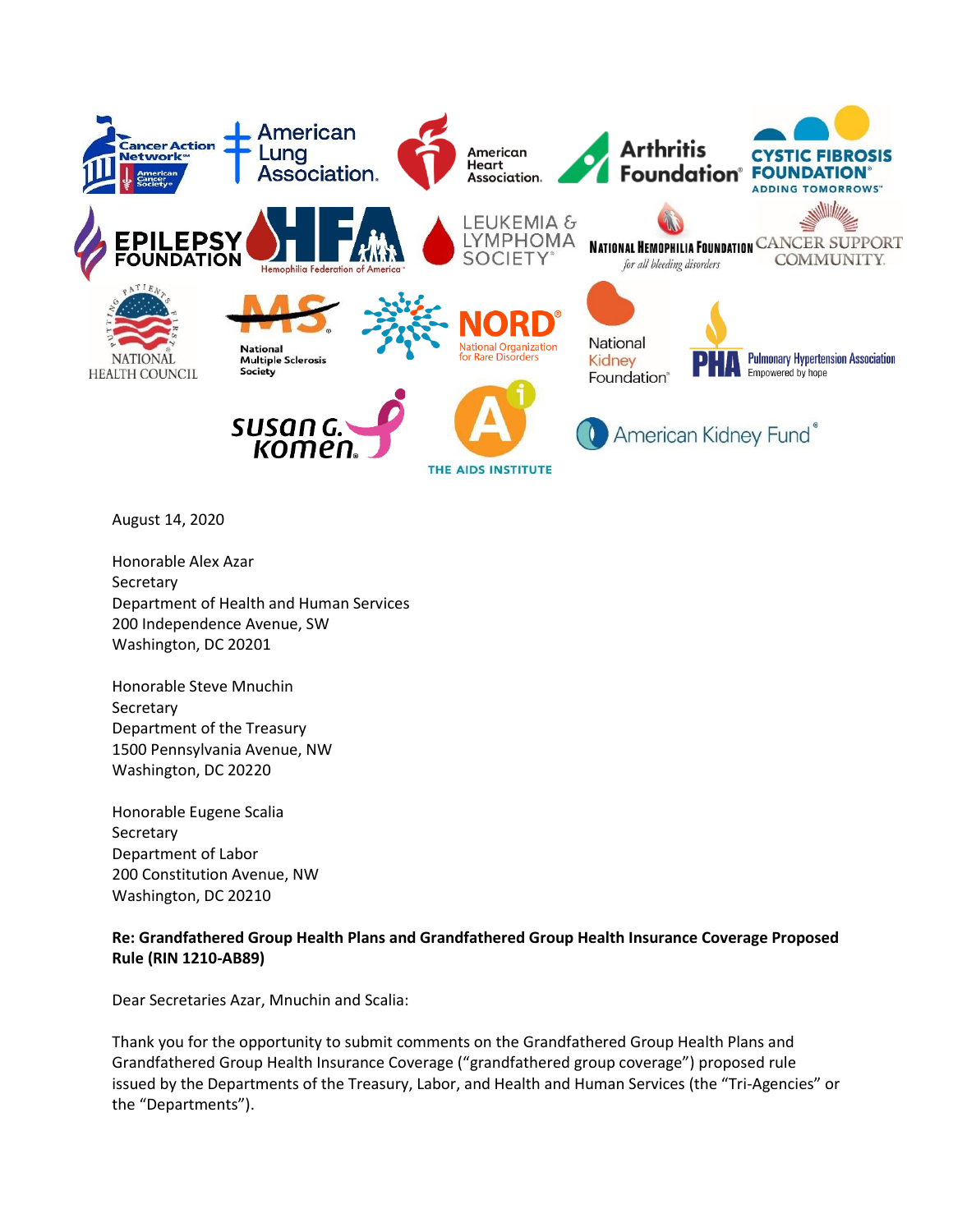The undersigned organizations represent millions of patients facing serious, acute, and chronic health conditions across the country. Our organizations have a unique perspective on what patients need to prevent disease, cure illness, and manage chronic health conditions. Our diversity enables us to draw upon a wealth of knowledge and expertise that can be an invaluable resource in this discussion. We urge the Departments to make the best use of the knowledge and experience our patients and organizations offer in response to this proposed rule.

In March of 2017, our organizations agreed upon three overarching principles<sup>1</sup> to guide any work to reform and improve the nation's healthcare system. These principles state that: (1) healthcare should be accessible, meaning that coverage should be easy to understand and not pose a barrier to care; (2) healthcare should be affordable, enabling patients to access the treatments they need to live healthy and productive lives; and (3) healthcare must be adequate, meaning healthcare coverage should cover treatments patients need, including all the services in the essential health benefit (EHB) package.

In 2019, many of our organizations submitted comments in response to the Departments' Request for Information (RFI) regarding grandfathered group coverage.<sup>2</sup> In those comments, we wrote that "[a]ny effort to relax the 2015 definition of grandfathered plans would be unacceptable for our patients" because it would violate these principles.

In the proposed rule, the Tri Agencies observe repeatedly that weakening standards could be exploited to allow grandfathered group coverage to change to such an extent that it could not reasonably be described as being the same coverage offered at the time of the enactment of the Affordable Care Act (ACA). We agree that such changes run counter to the plain language and intent of the ACA, and under the same reasoning, we strongly disagree with the proposal to award grandfathered group coverage new discretion to increase cost sharing for their enrollees while avoiding the application of the ACA's core consumer protections. We oppose these changes and urge that they not be finalized.

## *Grandfathered Plans Lack Essential Patient Protections*

Our organizations recognize and respect the commitment that Congress made when enacting the ACA to allow people to keep their existing plans. At the same time, grandfathered group coverage poses significant risk to the patients we represent because, by definition, these plans offer coverage that does not include key patient protections.

Grandfathered group coverage is not required to adhere to annual limitations on cost-sharing and is not required to cover preventive services without cost-sharing including co-pays, co-insurance and deductibles, as ACA-compliant plans are required to do. Preventive services are cost-effective and are key to early detection and treatment for cancer, heart disease, diabetes and many other serious and chronic illnesses.

Additionally, grandfathered plans may exclude coverage for patients who are eligible to participate in clinical trials. Access to clinical trials is also critically important. Individuals with challenging forms of cancer or other life-threatening illnesses typically choose to participate in clinical trials when they

<sup>1</sup> Healthcare reform principles. Available at:

[https://cqrcengage.com/mda/file/kSgnXK91pJZ/052820%20Healthcare%20Principles42logos.pdf.](https://cqrcengage.com/mda/file/kSgnXK91pJZ/052820%20Healthcare%20Principles42logos.pdf) <sup>2</sup> Comments on CMS-9923-NC: Request for Information Regarding Grandfathered Group Health Plans and Grandfathered Group Health Insurance Coverage, March 27, 2019. Available at: [https://www.lung.org/getmedia/2149f755-55b0-4bf5-826a-69d16d1c0030/health-partner-comments-re-5.pdf.](https://www.lung.org/getmedia/2149f755-55b0-4bf5-826a-69d16d1c0030/health-partner-comments-re-5.pdf)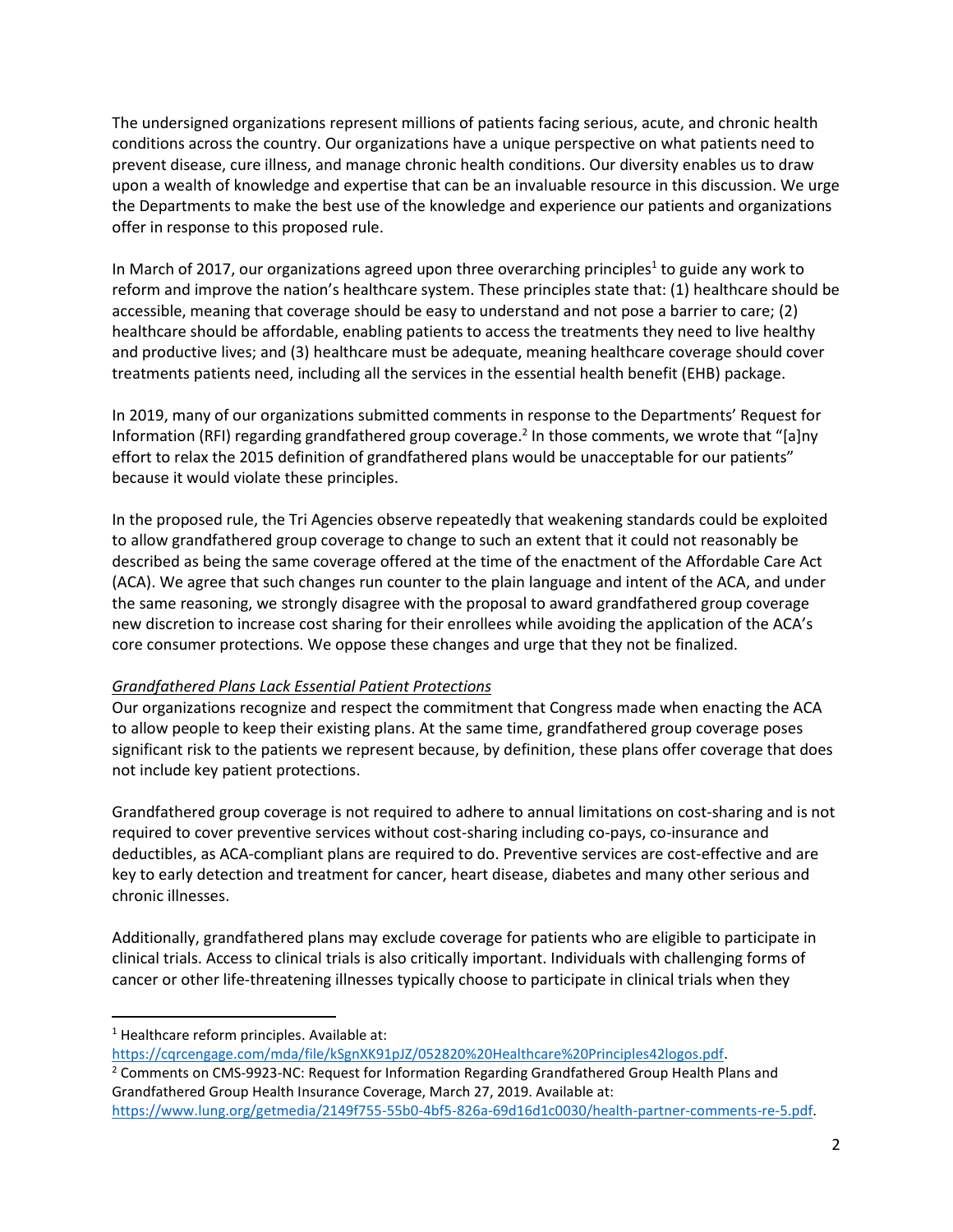conclude (in consultation with their physicians) that the trial provides the best odds of a successful clinical outcome when compared to other existing therapies. Further, ensuring coverage for those seeking to participate in a clinical trial recognizes that there is a greater public good to encouraging increased patient participation in clinical research.

Unlike small-group health plans that are fully compliant with the ACA's consumer protections, grandfathered small-group coverage is not required to provide coverage of essential health benefits (EHB). Prior to the establishment of the EHB protections, patients and consumers frequently found themselves enrolled in plans that failed to provide coverage for the care they might rely on to maintain their health or treat illnesses. Patients with serious illnesses discovered they were not covered for new and innovative treatments, while those with chronic illnesses were often denied coverage for lifeimproving, sometimes even life-saving, medication. Many of these individuals did not realize at the time of their enrollment that they had selected a plan that did not meet their health care needs, let alone provide adequate coverage for a new diagnosis.

This risk of consumers being confused about what they can expect from their coverage is perhaps more acute now than it was prior to the ACA. Because new employees and their beneficiaries may enroll in grandfathered group coverage, consumers who previously were insured by a non-grandfathered plan and who may have grown to expect that the ACA's protections apply as a matter of course — may start a new job only to find themselves enrolled in coverage that does not cover EHB and requires significant cost-sharing for preventive services.

## *The Proposed Rule Lacks Evidence to Support Changes*

The Departments acknowledge that the changes they propose may cause enrollees in grandfathered group coverage to face increased out-of-pocket spending, and that the people most likely to shoulder this new burden are those who already have higher medical expenses and out-of-pocket costs individuals with preexisting conditions and the kinds of chronic illnesses experienced by the patients we represent. The economic impact analysis conducted by the Departments further estimates an increase in adverse health outcomes from beneficiaries foregoing treatment because of an unaffordable increase in cost sharing, or inability to access non-covered treatments. Though the Departments "anticipate" the overall economic impact of the proposals will be minimal, this assertion does little to justify the rule change. The Departments concede there is an "overall lack of information and data" that renders them "unable to accurately determine" the impact of their proposals and caution that "there is a large degree of uncertainty" in their understanding of the effects of the proposed rule on enrollee cost-sharing.<sup>3</sup>

If, after years of experience with grandfathered group coverage and following the completion of an RFI process specifically intended to inform these deliberations, the Departments do not have sufficient information and data to predict the effect of their proposed changes to grandfathered group coverage on the very people enrolled in such coverage — and particularly, the effects on enrollees with preexisting conditions — we respectfully suggest they should not proceed with the rulemaking process. In the absence of adequate justification for the proposed changes — which appear likely to disadvantage consumers with preexisting conditions in ways the ACA's full slate of consumer protections were designed to prevent —they should not be finalized.

<sup>&</sup>lt;sup>3</sup> The Departments also acknowledge that they "cannot accurately predict the number of grandfathered health plans and group health insurance coverage that would retain their grandfather status" as a result of the new flexibilities the Departments propose to extend.